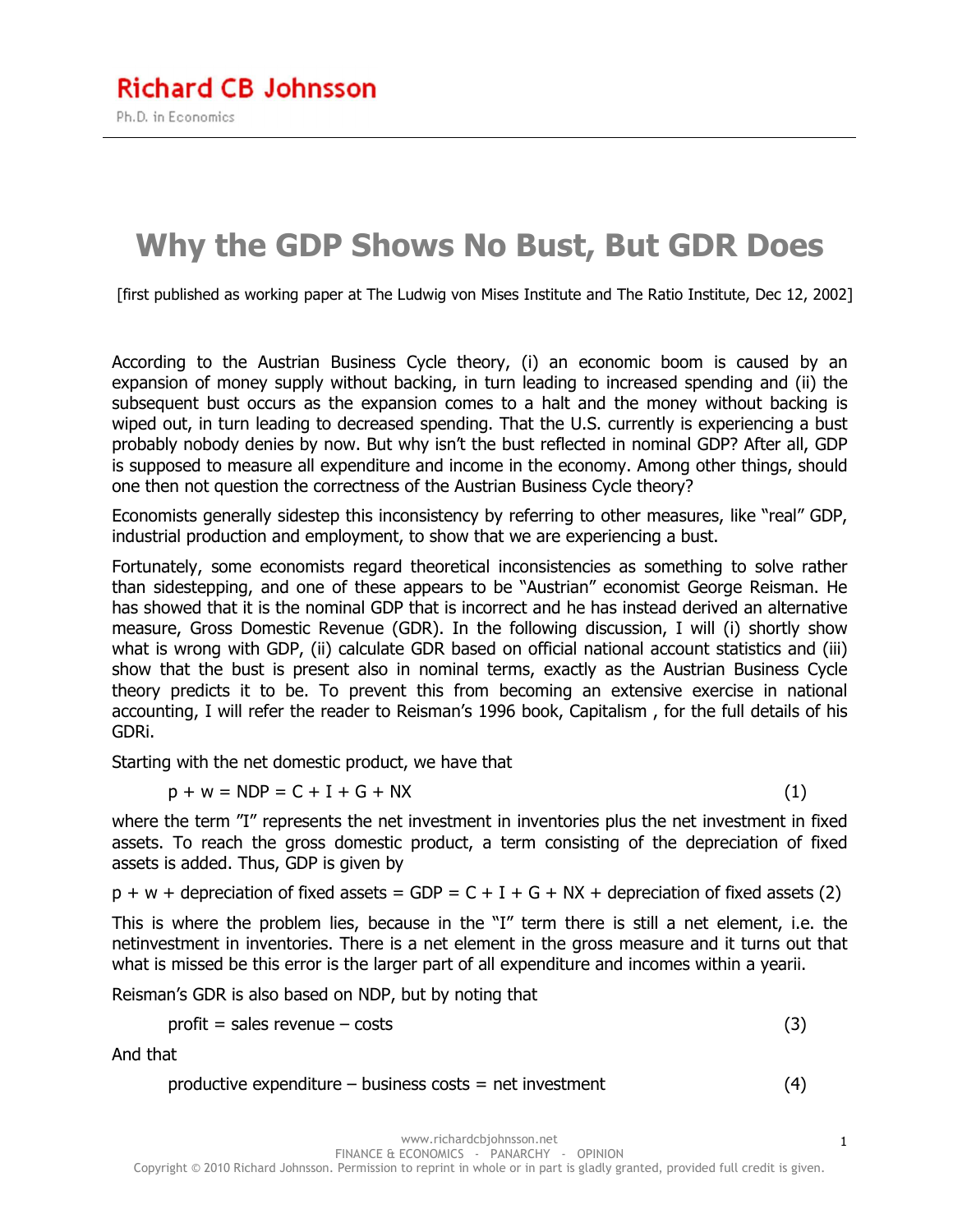where the productive expenditure is all expenditure made for the purpose of a subsequent sale, the gross product is defined as

$$
sales + w = GDR = C + B + G + Nx
$$
\n<sup>(5)</sup>

where B is the productive expenditure. The perhaps most ingenious part is perhaps figuring out (4), and it could be understood by realizing that the money that is spent, thereby increasing the assets of the balance sheet, but not turning up as a cost in the income statement of the same year, form the net investment. Expenditure that increases the balance sheet involves expenditure on fixed assets but also expenditure on inventories and work-in-progress.

Expenditure that is accounted for as costs within the same year are included in both terms on the left hand side and, hence, doesn't affect the right hand side. Hence, we see that GDR also accounts for the investment in inventories and work-in-progress, something GDP fails to do.iii

From this, we can conclude that one way to calculate GDR would be to add the business costs to the NDP, or alternatively, to add the business costs minus depreciation of fixed assets to the GDP, so that

 $GDR = GDP + costs other than depreciation of fixed assets$  (6)

Next, let us see how official BEA figures could be used to ca lculate GDR. The BEA nowadays publishes figures on Gross Output and from these we can, first of all, derive the expenditure on intermediate consumption of capital goods. The upper part of Table 1 shows how the gross output together with the imports form the total resources available for 1987 to 2001. Since these are used for exports and private, public and intermediate consumption, and the former three are provided with ordinary GDP figures, the remaining part must be expenditure on intermediate capital goods. From the figures, we can see that the intermediate consumption is larger than the private and public consumption taken together.

Table 1 - U.S. total resources and uses, 1987-2001, billion USD

|                         | 1987    | 1988 | 1989   | 1990    | 1991      | 1992          | 1993   | 1994   | 1995       | 1996    | 1997   | 1998      | 1999   | 2000      | 2001   |
|-------------------------|---------|------|--------|---------|-----------|---------------|--------|--------|------------|---------|--------|-----------|--------|-----------|--------|
| Gross Output            | 8 2 0 5 | 8905 | 9491   | 10 018  | 178<br>10 | <b>10 680</b> | 11 296 | 12 020 | 12815      | 13570   | 14 466 | 15<br>142 | 16 003 | 17<br>184 | 17 311 |
| Imports                 | 508     | 553  | 500    | 629     | 622       | 665           | 719    | 812    | 903        | 963     | 1056   | 1 1 1 7   | 1239   | 467       | 1383   |
| Total resources         | 8713    | 9458 | 10 081 | 10 646  | 10 801    | 344           | 12 015 | 12 832 | 13718      | 14 5 34 | 15 521 | 16 25 8   | 17 243 | 18 650    | 18 694 |
| Intermediate consuption | 4429    | 4804 | 5073   | 5 2 9 2 | 5213      | 5451          | 5830   | 6289   | 6.797      | 7.250   | 7.802  | а<br>176  | 8670   | 9434      | 9 151  |
| Private consumption     | 3 105   | 3357 | 3597   | 3832    | 3971      | 4210          | 4455   | 4716   | 4969       | 5 2 3 7 | 5529   | 5 8 5 6   | 6247   | 6 6 8 4   | 6987   |
| Public consumption      | 814     | 851  | 903    | 986     | 1015      | 1047          | 1072   | 102    | 134        | 1172    | 223    | 26        | 336    | 1431      | 522    |
| <b>Exports</b>          | 366     | 497  | 509    | 557     | 602       | 637           | 658    | 725    | 819        | 874     | 966    | 965       | 989    | 1 101     | 1034   |
| Totaluses               | 8713    | 9458 | 10.081 | 10 646  | 10 801    | 344           | 12015  | 12 832 | 718<br>137 | 14 5 34 | 15 521 | 16 258    | 17 243 | 18 650    | 18 694 |

Source: BEA and own calculations. According to BEA, "Gross output represents the market value of an industry's production, including commodity taxes, and it differs from GDP by industry, which represents an industry's contribution to GDP. GDP by industry, often referred to as value added, is obtained as gross output less intermediate goods and services purchased."

From this we can continue by realizing that the total expenditure in the economy, as measured by the total uses in Table 1, corresponds to the total amount of sales revenue in the country for the given period. Thus, so far we have the aggregate sales revenue but since the BEA reports figures on both profit and depreciation, we will be able to derive the total costs backwards. This is shown in Table 2.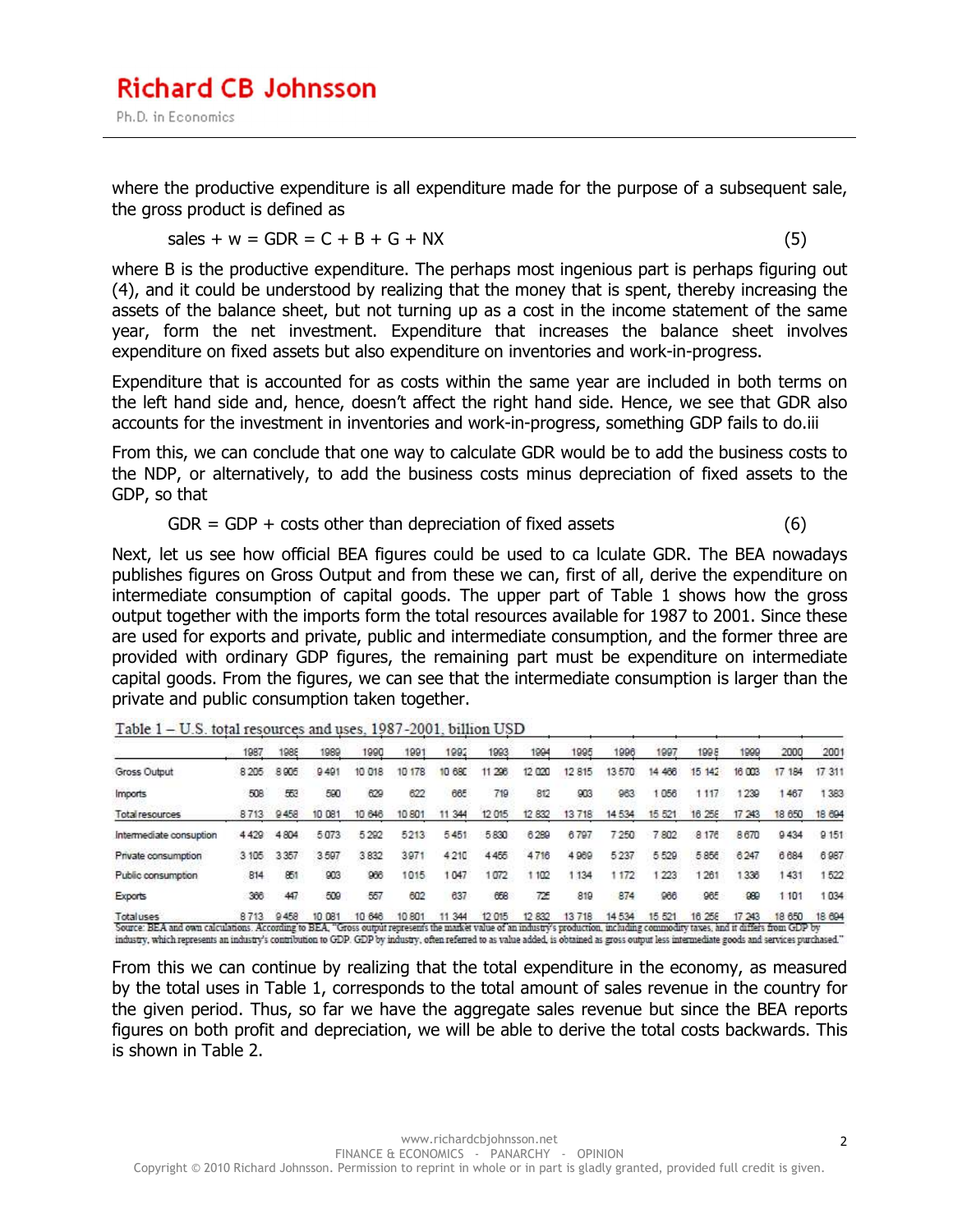# **Richard CB Johnsson**

Ph.D. in Economics

|                                                   | 1987      | 988  | 1989  | 1990  | 1991  | 1992   | 1993 | 1994  | 1995  | 1996  | 1997 | 1998  | 1999  | 2000  | 2001  |
|---------------------------------------------------|-----------|------|-------|-------|-------|--------|------|-------|-------|-------|------|-------|-------|-------|-------|
| <b>Sales</b>                                      | 87<br>13. | 9458 | 10081 | 10646 | 10801 | (1344) | 2015 | 2832  | 13718 | 14534 | 5521 | 16258 | 17243 | 18650 | 18694 |
| Intermediate consumption                          | 4429      | 4804 | 5073  | 5292  | 5213  | 5451   | 5830 | 6289  | 6797  | 7250  | 7802 | 8176  | 8670  | 9434  | 9151  |
| Private consumption                               | 3105      | 3357 | 3597  | 3832  | 3971  | 4210   | 4455 | 4716  | 4969  | 5237  | 5529 | 5856  | 6247  | 6684  | 6987  |
| Public consumption                                | 814       | 851  | 903   | 966   | 1015  | 1047   | 1072 | 1102  | 1134  | 1172  | 1223 | 1261  | 1336  | 1431  | 1522  |
| Exports                                           | 366       | 447  | 509   | 557   | 602   | 637    | 658  | 725   | 819   | 874   | 966  | 965   | 989   | 1101  | 1034  |
| Costs other than depreciation                     | 709       | 7871 | 8181  | 8676  | 8773  | 9223   | 9783 | 10426 | 11141 | 11762 | 2525 | 13104 | 13929 | 15144 | 15098 |
| Gross profit                                      | 1622      | 1787 | 1900  | 1971  | 2028  | 2121   | 2232 | 2407  | 2577  | 2772  | 2996 | 3154  | 3313  | 3507  | 3596  |
| Depreciation                                      | 586       | 627  | 877   | 711   | 748   | 788    | 813  | 875   | 912   | 966   | 1013 | 1072  | 145   | 1229  | 1329  |
| Net profit<br>Courses: DEA and ones calculations. | 1036      | 1160 | 1223  | 1259  | 1280  | 1334   | 1419 | 1532  | 1665  | 1816  | 1983 | 2082  | 2168  | 2278  | 2267  |

#### Table 2 - U.S. aggregate derived income statement, 1987-2001, billion USD

Now we can calculate GDR by simply adding the costs other than depreciation of fixed assets to the GDP. This is made in Table 3, where the upper part displays GDP, costs other than depreciation and GDR. The lower part displays the components of GDR. They are the same as for GDP except that the gross investment now is considerably larger (by an amount of the costs minus the depreciation). The gross investment equals the total amount of productive expenditure in (4) and (5) above.

| Table 3 - U.S. aggregate derived income statement, 1987-2001, billion USD |  |  |  |  |  |  |
|---------------------------------------------------------------------------|--|--|--|--|--|--|
|---------------------------------------------------------------------------|--|--|--|--|--|--|

|                                                | 1987   | 988    | 1989  | 1990  | 1991  | 1992  | 1993  | 1994  | 1995  | 996   | 1997  | 1998   | 1999   | 2000   | 2001   |
|------------------------------------------------|--------|--------|-------|-------|-------|-------|-------|-------|-------|-------|-------|--------|--------|--------|--------|
| GDP                                            | 4742   | 5108   | 5489  | 5803  | 5986  | 6319  | 6642  | 7054  | 7401  | 7813  | 8318  | 8782   | 9274   | 9825   | 10082  |
| Costs other than depreciation                  | 7091   | 7671   | 8181  | 8676  | 8773  | 9223  | 9783  | 10426 | 11141 | 1762  | 12525 | 13104  | 3929   | 15144  | 15098  |
| GDR                                            | 11833  | 12780  | 1367  | 14479 | 14759 | 15542 | 16425 | 7480  | 18542 | 19575 | 20844 | 21886  | 23204  | 24968  | 25180  |
| Private consumption                            | 3105   | 3357   | 3597  | 3832  | 3971  | 4210  | 4455  | 4716  | 4969  | 5237  | 5529  | 5856   | 6247   | 6684   | 6987   |
| Public consumption                             | 814    | 851    | 903   | 966   | 1015  | 1047  | 1072  | 1102  | 1134  | 1172  | 1223  | 1261   | 1336   | 1431   | 1522   |
| Gross investment                               | 8057   | 8679   | 9252  | 9753  | 9793  | 10313 | 10959 | 1748  | 12523 | 13254 | 14180 | 14920  | 1587   | 17219  | 17020  |
| Net exports<br>$-$<br>The contract of the con- | $-142$ | $-106$ | $-81$ | $-11$ | $-21$ | $-28$ | $-80$ | $-87$ | $-84$ | $-89$ | -89   | $-152$ | $-250$ | $-365$ | $-349$ |

Source: BEA and own calculations

These figures can be used to show how aggregate spending has plummeted into a bust, just as the Austrian Business Cycle theory says it would. But first, let us first use the data to show another related prediction made by Ludwig von Mises in his The Theory of Money and Credit. There he explained the importance of the creation of fiduciary media for the economic boom and the subsequent bust. As the fiduciary media enters the economy, it sooner or later shows up as sales revenue. This boosts profits and businesses start investing, thus increasing the relative size of productive expenditure to the consumption expenditure. Mises writes that "[p]rojects which would not have been thought "profitable" if the rate of interest had not been influenced [i.e. lowered] by the manipulations of the banks, and which, therefore, would not have been undertaken, are never theless found "profitable" and can be initiated. The more active state of business leads to increased demand for production materials and for labor."iv Elsewhere he states that this would lead to "a reduction of the quantity of goods available for consumption", i.e. the investment would take place at the expense of consumption v.

Hence, taking the share of GDR expended productively and comparing it to the share of GDR expended on consumption would then show a pattern where, during the boom, the share of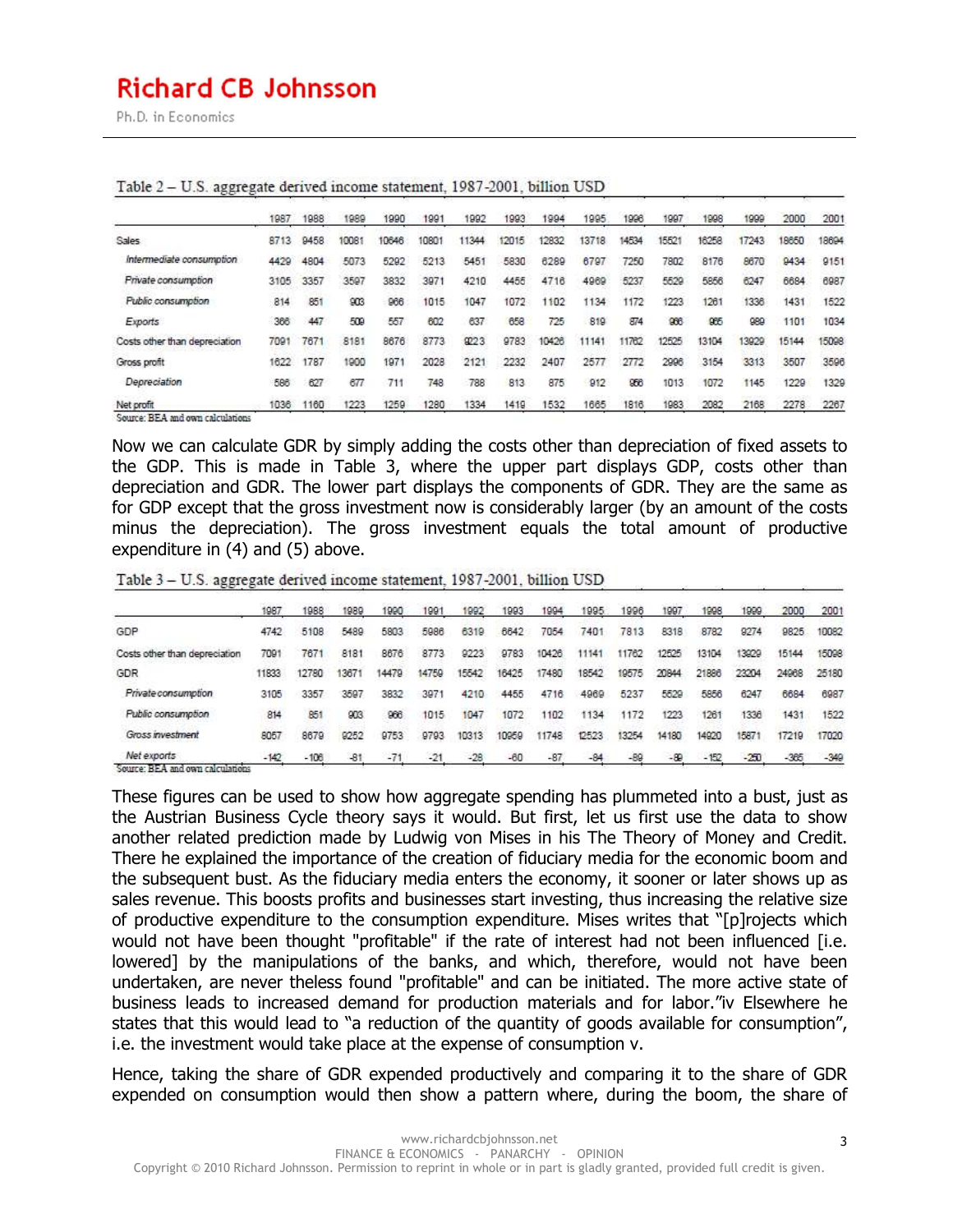productive expenditure would rise and the share of consumptive expenditure fall. To make this even clearer, Figure 1 shows the percentage point changes in the respective shares as part of GDR for the years 1988 to 2001. Starting in 1988, we see how the share of productive expenditure fell, causing a recession. It ended in 1991vi, and soon the productive expenditure share rose again. This process continued until 2000, where we see a dramatic fall in the share of productive expenditure. Hence, we see that the GDR data show something that is hard to show using other data sources.





But let us continue by showing how the GDR data reflects that we have moved into the bust.

First of all, we can derive from Tables 1 and 3 that Gross Output, Total resources and GDR increased by 0.7, 0.2 and 0.8 percent in 2001, as compared to GDP that increased by 2.6 percent in 2001. Hence, we see that all gross measures based on measured output, as opposed to value-added or consumptive spending, show that the spending has come close to a stand still in 2001. Table 3 also shows that the gross investment fell by 1.2 percent in 2001. This perhaps sounds modest, but taking into consideration the large volume of the expenditure involved, it actually is a significant number (the "gross" investment included in GDP falls by a larger percentage but out of a smaller amount of expenditure). As a matter of fact, 2001 is the only year between 1987 and 2001 that the gross investment expenditure fell, as even the 1991 gross investment expenditure shows a slight increase. The fall in productive expenditure in 2001 occurred regardless of the fact that Greenspan did some serious monetary pumping after September 11. Thus, we see that the data suggests that the current bust is different compared to the 1991 bust.

To make this last point even clearer, let us have a look at Figure 2. It shows the additional amounts of consumptive and productive expenditure, respectively, for the years 1988 to 2001. First of all, we see that almost no additional funds where spent productively in 1991, the last year before the boom. The new consumptive spending only increased at a slightly slower rate that year. Second, by focusing on the subsequent boom of the 1990's, we see that much more funds were invested compared to consumed during the boom. The increase in productive expenditure from the bottom in 1991 to the top in 2000 is greater than the corresponding increase in consumptive spending. This is of course what we have already seen in Figure 1. Third, by focusing more on the investment, we see that the newly created funds productively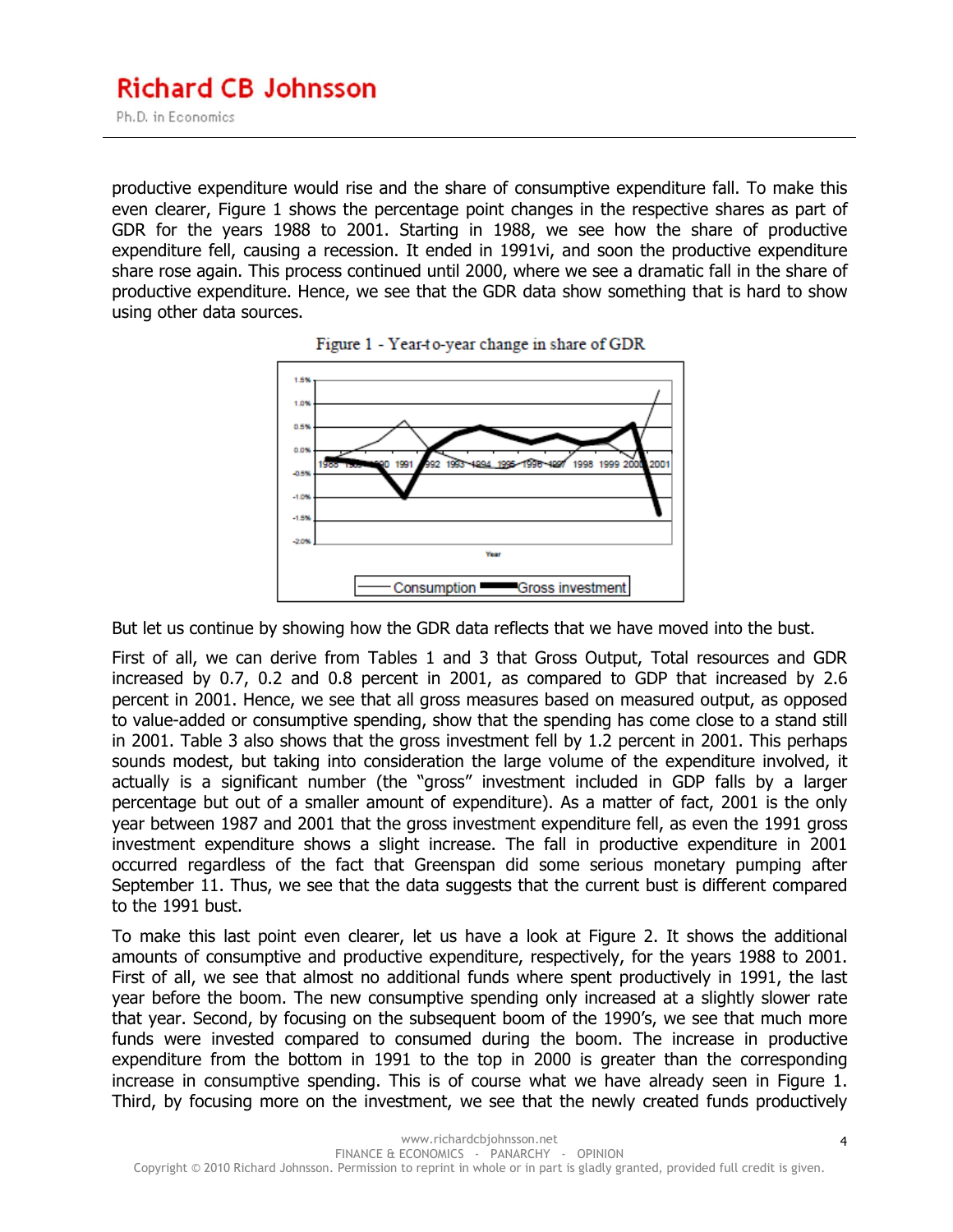## **Richard CB Johnsson**

Ph.D. in Economics

spent increased almost exponentially at the end of the 1990's. Reisman explains this pattern in his 1996 book, and thereby predicting it, as the consequence of the attempts by the Central Bank to keep down the interest rate. To do this "exponentially increasing amounts of credit expansion would be required." The key to understanding this is to look at the rate of interest, not as the price of money, as is the common view, but as "the difference between the money that is borrowed and the money that is repaid." An example might help to understand this point. It is hard to imagine a businesswoman considering taking a loan saying to herself: "if I take this loan at a rate of interest of 5 percent, I'll make a rate of profit of 7 percent." Instead, it is more likely that we should hear her saying: "if I borrow these 100 thousand dollars, that will cost me 5 thousand dollars in interest. Hence, to proceed with the loan, I have to make a profit exceeding the interest cost. And since I hope to make 7 thousand dollars on this venture, I'll proceed with the loan." You don't become wealthy by earning a high rate of profit per se, but rather by bringing in a large amount of profit and money, even at a low rate of profit. According to this reasoning, the main determinant of the rate of interest is the profits. It then follows naturally that more money in circulation raises profits and makes it possible to pay more interest, also at a higher rate. And in its efforts at trying to artificially keep down the short interest rates, the Central Bank then has to inject amounts of money of a continuously increasing size, i.e. exponentiallyvii. On this Mises wrote in 1936 that "if an attempt were made to prevent the sudden halt of the upward movement (and the collapse of prices which would result) by creating more and more credit, a continuous and even more rapid increase of prices would result. […]The value of the currency collapses, as was the case in Germany in 1923."viii





Forth, we see that the change in investment expenditure almost always stay in the positive range. The notable exception is 2001, when the change in investment fell by almost 200 billion USD. The year before, there was an addition to the productive expenditure by almost 1 350 billion USD, making it a change from 2000 to 2001 by almost 1 550 billion USD. This amount is larger than the 2001 public consumption. And taking into account the fact that the additional investment expenditure was rising exponentially in 2000, and that the projected additional investment expenditure would be close to 2 000 million USD, the fall could be regarded as even deeper. Fifth, since the upward movement in additional gross investment expenditure during the 1990's didn't come at the expense of lower consumptive spending, or had not been diverted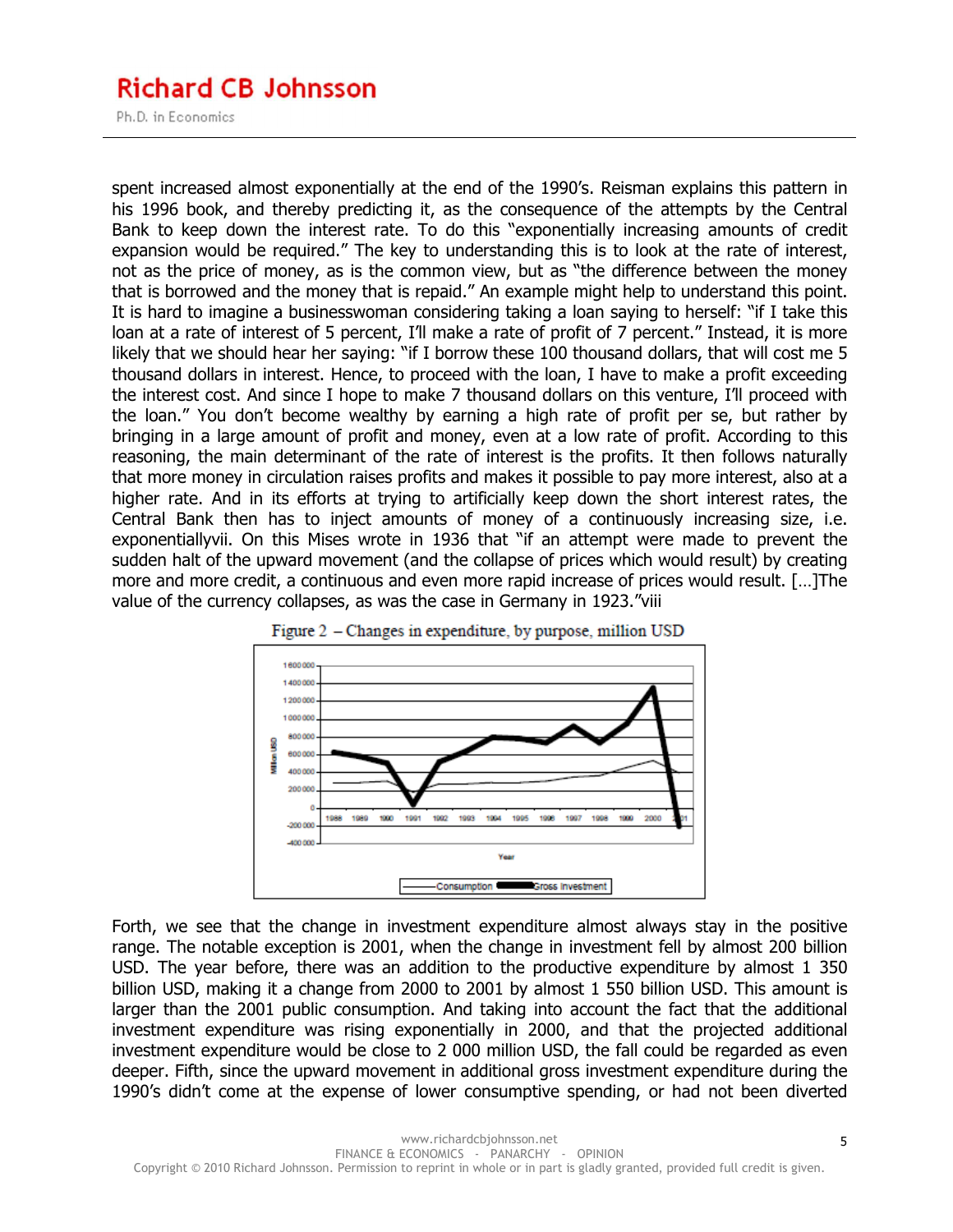from the stock market, or perhaps elsewhere for that matter, they were to the largest extent evidence of newly created fiduciary media. And in 2001, since the fall in gross investment didn't lead to higher consumptive spending, or have been diverted to the stock market, etc, a major part of the volume of spending probably has gone the same way they came – into thin air. Hence, this clearly shows the inherently unstable role of fiduciary media and fractional banking.

From one single statistic, GDR, we can see that most of what has happened fit the predictions made by the Austrian Business Cycle theory. The current bust appears to be much more severe than the last recession. Figure 2 is the most clear single figure of the severity of the bust that I have found. Although I haven't been able to compute GDR from the statistics published for the part of 2002 that has passed so far, I believe the fall in overall productive expenditure and the fall in the productive expenditure as a share of GDR both has continued to fall further.

I hope the figures presented here can be used to when showing the correctness of the Austrian Business Cycle theory, to show the relevance and correctness of George Reisman's GDR and, as the title of this essay promised, to show the current bust in some new figures of aggregate expenditure.

And finally, please note that the figures presented here are money expenditures and the corresponding money incomes. They don't represent physical investment, consumption, etc (and neither do the corresponding "real" figures). David Ricardo's writes on this issue, i.e. the distinction between value and riches, "[m]any of the errors in political economy have arisen from errors on this subject, from considering an increase of riches, and an increase of value, as meaning the same thing."ix. Moreover, critique on national income statistics propounded by Ludwig von Mises also applies. He writes that "[i]t is possible to determine in terms of money prices the sum of the income or the wealth of a number of people. But it is nonsensical to reckon national income or national wealth. […] If a whole entrepreneurial unit is estimated \$1,000,000, it means that one expects to sell it for this amount. But what is the meaning of the items in a statement of a nation's total wealth? […] The businessman can convert his property into money, but a nation cannot."x But as George Reisman writes: "the total amount of the money which is exchanged for goods and services in the economic system is not in any sense a measure of the total output of the economic system. The expenditure of money to buy any given god or service relative to the expenditure to buy any other given good or service can be taken as a measure of the relative amounts of wealth or production involved."xi And we see clearly from GDR that the relative expenditure has developed as the Austrian Business Cycle predicts it would.

### **Endnotes**

i See his Capitalism, pp. 699. Actually, Reisman derives Gross National Revenue, GNR, for a closed economy. Any faults when calculating GDR for an open economy below are entirely mine.

ii This problem was present already in J.E. Meade and R. Stone's 1941 article on the subject, appearing in The Economic Journal, vol.51 (1941), pp. 216-233. In this article, Meade and Stone outlined what later became the UN standard on aggregate accounting. In that article they deal mostly with the net national product, but there is a short passage where they claim that "depreciation, renewals, repairs, etc" should be added to net investment to reach the gross investment. Thus, the problem has been there from the start. Richard Stone was later awarded the Bank of Sweden Prize in Economic Sciences in Memory of Alfred Nobel for his his